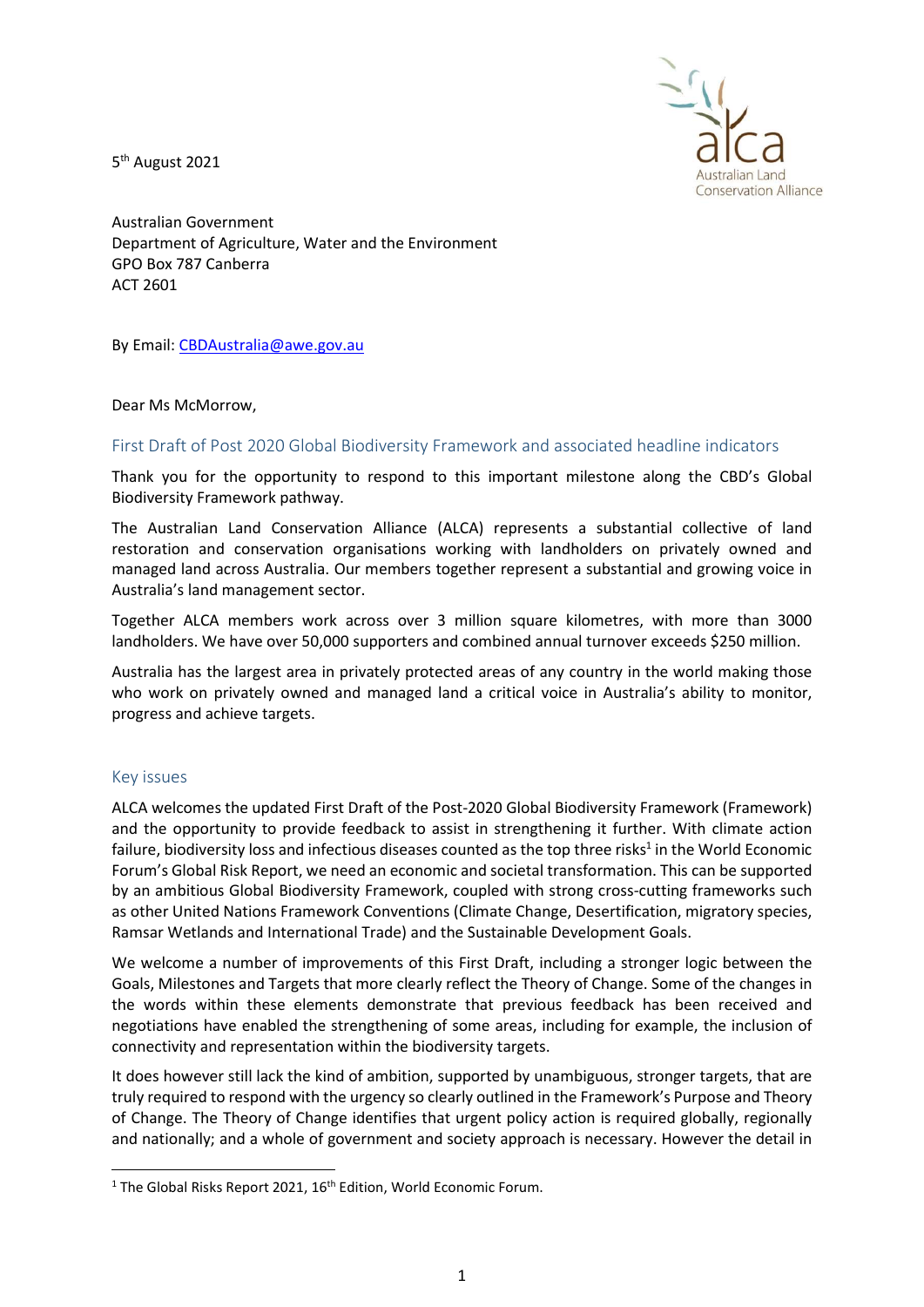

the targets do not yet drive the kind of policy, financial and systemic change needed. The draft does not yet address the perverse impacts of land use on biodiversity; and references to effective policy and regulation to ensure these perverse effects are minimised must be strengthened. We outline how this can be achieved below.

# 2050 Goals and 2030 Milestones

ALCA welcomes the structural changes that more clearly link the Goals, Milestones and Targets to the Theory of Change. ALCA welcomes the significant efforts to develop a narrative that reflects Biodiversity as foundational for all of society – linking people to planet and strongly demonstrating the value of nature to livelihoods, human communities and the economy.

However, the Goals and Milestones fall short on the ambition and urgency needed within appropriate timeframes to drive the systemic change outlined in the Framework's Purpose and Theory of Change. Any delay in addressing the biodiversity crisis will increase the cost of reversing nature decline, which will have higher societal and economic impacts<sup>2</sup>. With only 15% of government incentives (e.g. public subsidies and market price support for farmers) that support sustainable outcomes globally<sup>3</sup>, we need a clear milestone or target that drives a change in policy and investment towards positive incentives.

#### Goal A:

- The goal for the "...integrity of all ecosystems is enhanced with an increase of at least 15% in area, connectivity and integrity" has dropped from 20% in a previous draft to 15%. We recommend this be lifted again to 20%.
- A tenfold reduction in the rate of extinctions by 2050 is not ambitious. The goal should include an unambiguous mission to halt and reverse biodiversity loss by 2030.

We endorse the disaggregation of Milestones A1 and A2. These both could still be stronger.

### Milestone A1:

- We are pleased to see the inclusion now of a net gain approach these must leave ecosystems better off in terms of extent and condition.
- Given our current trajectory, biodiversity is likely to go down before we begin to see it go up again – it is important to have a goal that seeks to reverse this trend, within the 2030 milestone timeframe. This goal could go further to say no loss in ecosystems with high biodiversity and ecological integrity.
- It is critically important that high conservation value habitats, highly intact ecosystems and sites critical to persistence of biodiversity, rare/unique ecosystems receive prioritised conservation efforts. Appropriate targets to ensure we meet this will then be required (or built into others).

### Milestone A.2

 While we agree that we need to halt or slow the extinction rate, we believe we can go further and set an unambiguous milestone that seeks to halt and reverse biodiversity loss by 2030. This would better reflect what is needed and the urgency of the current situation.

### **Targets**

We endorse a number of the changes made to the targets in this first draft framework, which are now clearer, more specific and ambitious (noted below). However, in order to achieve the milestones,

<sup>&</sup>lt;sup>2</sup> Dasgupta, P. (2021), The Economics of Biodiversity: The Dasgupta Review. (London: HM Treasury)

<sup>&</sup>lt;sup>3</sup> The Future of Nature and Business: New Nature Economy Report II. 2020. World Economic Forum.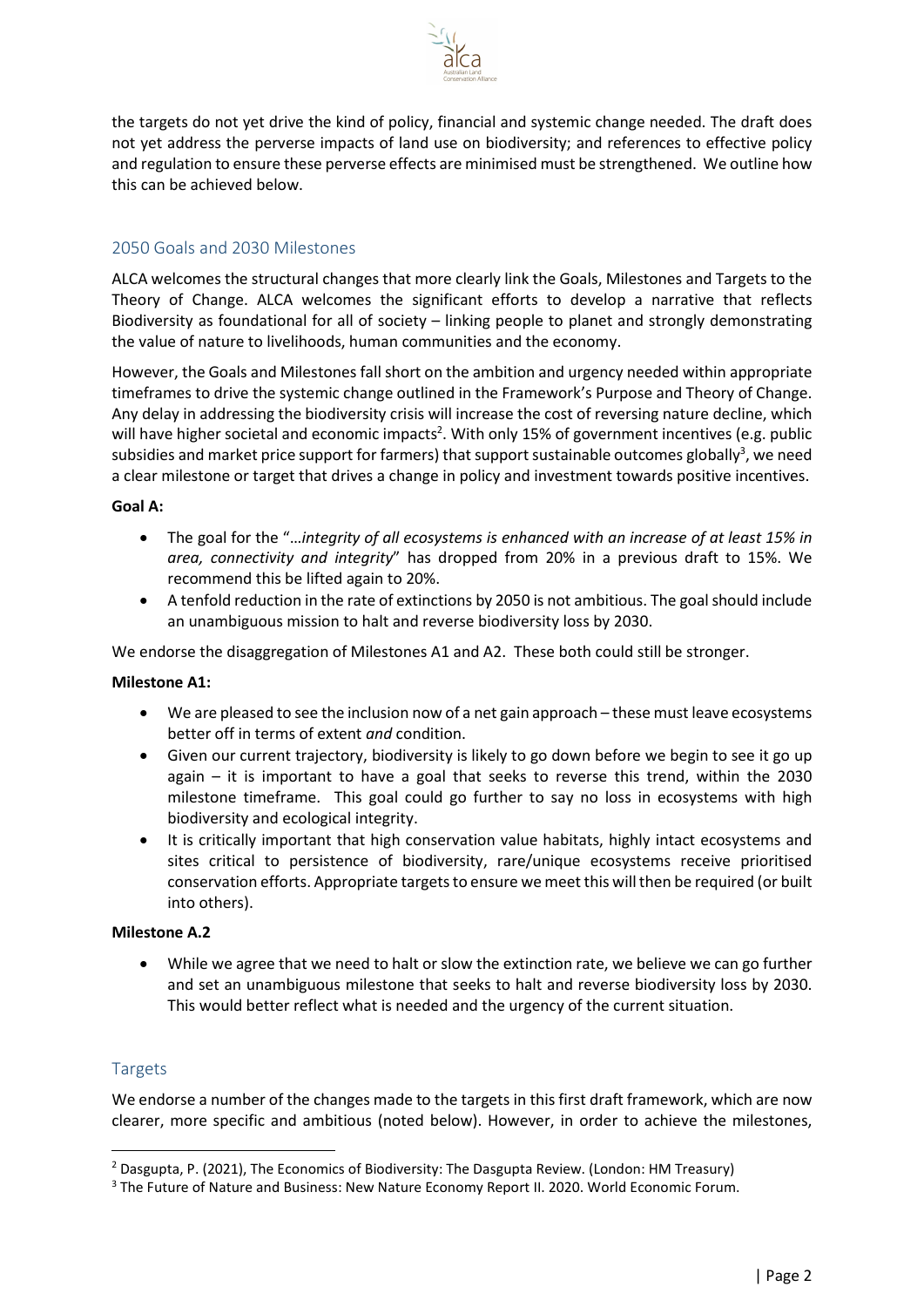

some targets must be more specific or ambitious. For example, consider addressing more strongly the systemic threats to biodiversity here such as the impacts of climate change, deforestation and land clearing. We outline specific feedback to targets below:

## Reducing threats to biodiversity

Target 1: An earlier draft had reference to both planning and policy. The reference to the need for policy has now been removed from this target, and there does not appear to be a reasonable substitute to ensure that progressive/effective policies that drive and enable the milestones to be achieved are included in the targets. Target 18 does now address the issue of incentives harmful for biodiversity.

Target 2: the definition for priority ecosystems may not be clear to all responsible agencies, which could result in protection strategies being delayed. Suggest this could be changed to "areas that enhance ecosystem function for high conservation value habitats, highly intact ecosystems and sites critical to persistence of biodiversity, rare/unique ecosystems must be strictly protected".

# Target 3

- We strongly support separate targets of 30% protection for lands and for oceans in this target but suggest 'freshwater' also be added to avoid any ambiguity as to whether this is included in the 'land' component of the target.
- We endorse the inclusion of the 30% target. However to be effective, this target must be underpinned by an effective management and/or ecosystem management target.
- We endorse the inclusion now of representation and connectivity into this target. It is critical this remains and has been a fundamental part of Australian science and policy related to reserve systems for the past quarter of a century.
- This target should consider a sub-target that ensures at least 20% of the 30% is under Protected Area status, with 10% (or less) protected through OECMs.

Target 4: Should be strengthened with a reference to halting biodiversity loss and/or reversing the trajectory of species decline.

**Target 8:** We and others have previously recommended the use of "nature-based solutions" – which is clearly defined by the IUCN. This could be used in place of "ecosystem-based approaches".

### Tools and solutions for implementation and mainstreaming

Given the urgency of addressing biodiversity threats, including for protection for our livelihoods outlined in the Purpose and Theory of Change, Targets 14 through 21 must remain strong to truly drive substantial reduction in threats to biodiversity.

Targets 14, 15, 16 and 17: We welcome the mutually reinforcing targets 14, 15, 16 and 17, but they currently lack SMART targets: stronger policy and regulatory targets are important to drive improved outcomes for biodiversity. Equally, mainstreaming our value for nature into all facets of government, business and industry will be required to drive the change needed.

Target 18: We support a strong target for the redirection, repurposing, reforming or elimination of incentives harmful for biodiversity, in a just and equitable way. The quantum of which must be reasonable to drive the change required in a meaningful timeframe.

Target 19: While we welcome a target that drives increased financial resources allocated to the protection of biodiversity, with a significant current funding gap of between \$598 billion and \$824